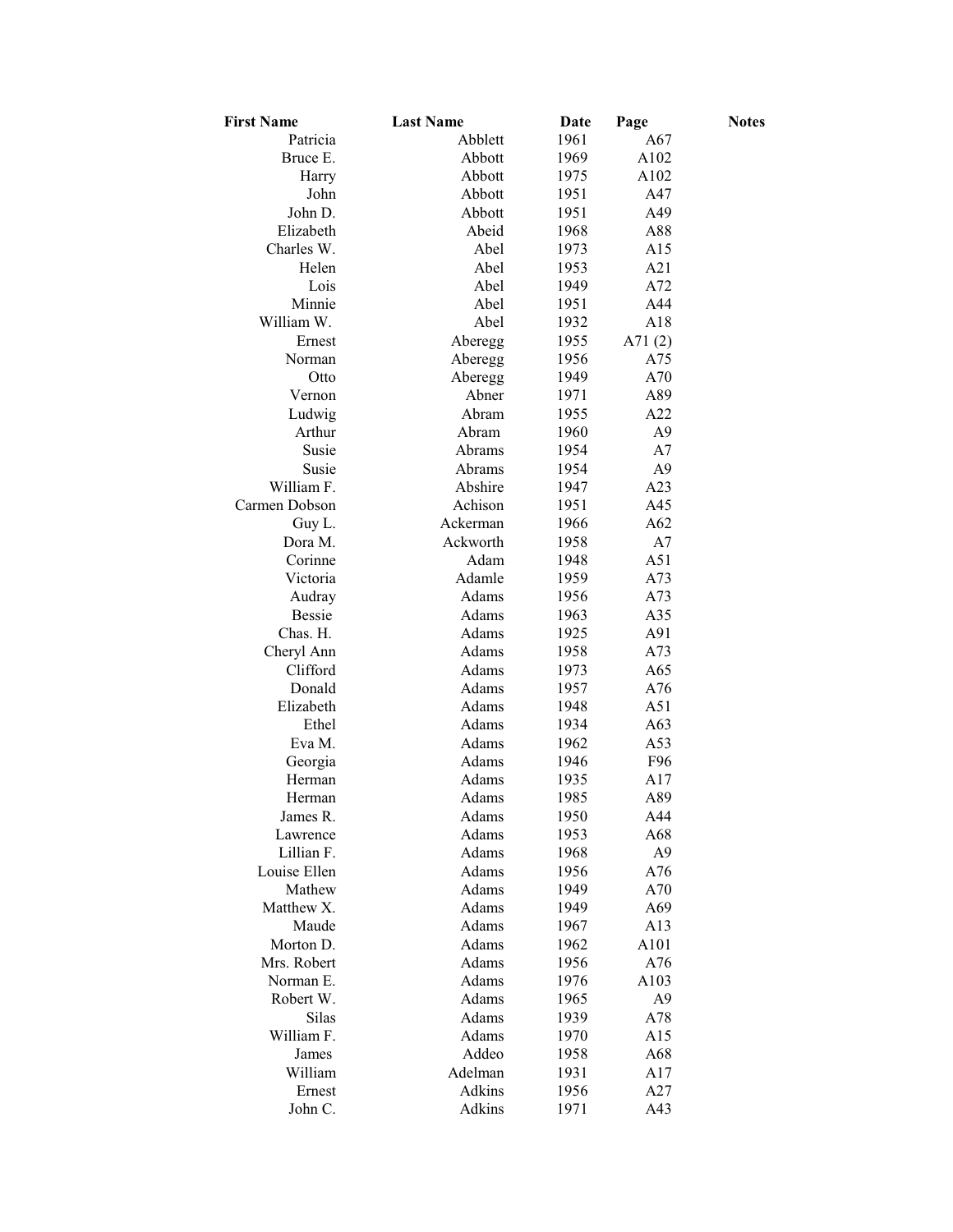| Josephine       | Adler            | 1960 | A65            |
|-----------------|------------------|------|----------------|
| Infant boy      | Admire           | 1951 | A77            |
| Thomas          | Admire           | 1940 | A86            |
| Clara           | Adolph           | 1964 | A13            |
| Dorothy E.      | Adolph           | 1975 | A103           |
| Eugene          | Adolph           | 1967 | A4             |
| George          | Adolph           | 1949 | A45            |
| Ida             | Adolph           | 1953 | A42            |
| J. L.           | Adolph           | 1953 | A48            |
| Joseph          | Adolph           | 1953 | A49            |
| Kenneth         | Adolph           | 2003 | A104           |
| Kent            | Adolph           | 1947 | A33            |
| Margaret        | Adolph           | 1956 | A47            |
| Willis          | Adolph           | 1955 | A21            |
| Willis          | Adolph           | 1955 | A8             |
| Clara           | Adorni           | 1975 | A104           |
| Julia Poss      | Adrion           | 1949 | A51            |
| Frank           | Aeschbacher      | 1948 | A69            |
| Edith           | Agnew            | 1958 | A70            |
| Peter R.        |                  | 1962 | A12            |
|                 | Agrusa<br>Ahearn |      |                |
| H.V.            |                  | 1960 | A101           |
| Evelyn          | Ahlstrom         | 1974 | A <sub>4</sub> |
| Albert          | Ahrens           | 1945 | A50            |
| Edna            | Ahrens           | 1916 | A92            |
| Emma            | Ahrens           | 1959 | A67            |
| Herman          | Ahrens           | 1951 | A74            |
| Larry           | Ahrens           | 1972 | A62            |
| Carl            | Ahrens, Sr.      | 1946 | A19            |
| Daniel          | Aiken            | 1952 | A46            |
| Mildred F.      | Aiken            | 1963 | A <sub>9</sub> |
| Mrs. Steve      | Aiken            | 1949 | A49            |
| Stephen H.      | Aiken            | 1949 | A51            |
| Sadie           | Ailes            | 1959 | A59            |
| William         | Ailsworth        | 1956 | A71 $(2)$      |
| William         | Ailsworth        | 1956 | A73            |
| Thomas          | Aitken           | 1932 | A17            |
| Thomas          | Aitken           | 1932 | A18            |
| Carrie          | Ake              | 1946 | A33            |
| George          | Ake              | 1959 | A76            |
| Joseph          | Ake              | 1946 | A20            |
| Joseph          | Ake              | 1949 | A20            |
| Katherine       | Ake              | 1955 | A88            |
| Lloyd W.        | Ake              | 1947 | A24            |
| Lovertie        | Ake              | 1966 | A10            |
| Curtis          | Akers            | 1953 | A34            |
| L.B.            | Akers            | 1973 | A14            |
| Leon J.         | Akers            | 1972 | A102           |
| Pearlie         | Akers            | 1971 | A54            |
| Ida V.          | Albaugh          | 1957 | A59            |
|                 | Albecker         |      |                |
| Geo.            |                  | 1952 | A7             |
| Sally Elizabeth | Albecker         | 1952 | A73            |
| Timothy         | Albecker         | 1950 | A34            |
| Theresa         | Albergo          | 1938 | A17            |
| Theresa         | Albergo          | 1938 | A81            |
| Elizabeth Babb  | Albers           | 1970 | <b>B291</b>    |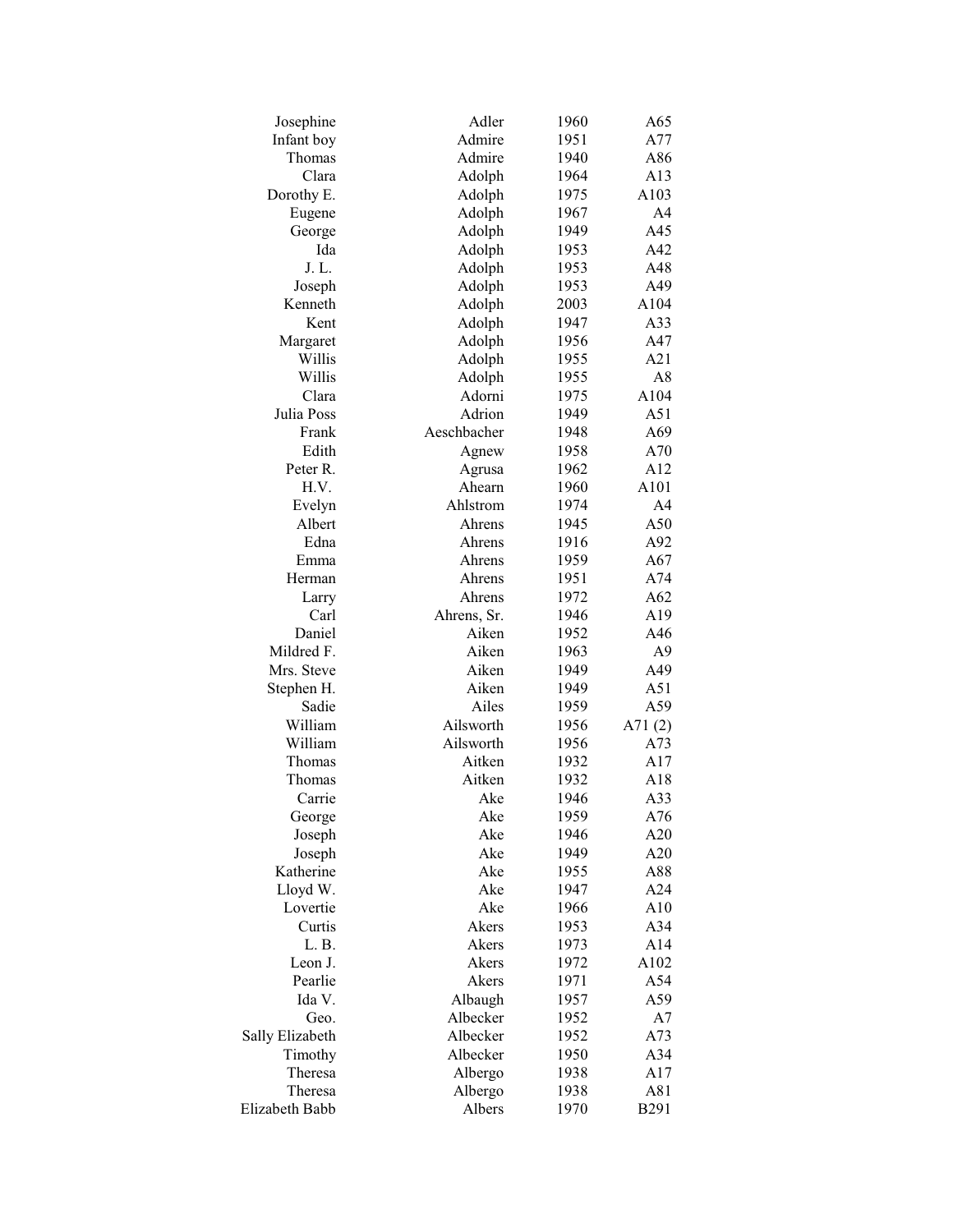| Joseph                 | Albert            | 1951       | A41              |
|------------------------|-------------------|------------|------------------|
| Eva                    | Albinger          | 1939       | A17              |
| John                   |                   |            |                  |
|                        | Albinger          | 1896       | A85              |
| Emma                   | Albright          | 1934       | A64              |
| George                 | Albright          | 1930       | A97              |
| Henrietta              | Albright          | 1946       | A81              |
| J. E.                  | Albright          | 1934       | A64              |
| John                   | Albright          | 1959       | A25              |
| John                   | Albright          | 1959       | A32              |
| Mark Alan              | Albright          | 1973       | A62              |
| Rose Regina            | Albright          | 1971       | A58              |
| Flora                  | Alcock            | 1955       | A43              |
| Frank                  | Alcorn            | 1938       | A69              |
| W.B.                   | Alcorn            | 1960       | A58              |
| Walter Lee             | Alcorn            | 1974       | A89              |
| A. H.                  | Alden             | 1951       | A60              |
| Charles                | Alden             | 1939       | A99              |
| Aural W.               | Alderman          | 1965       | A12              |
| Elmer                  | Alderman          | 1946       | A86              |
| Ernest                 | Alderman          | 1949       | A24              |
| Alice F.               | Aldrich           | 1972       | A45              |
| Charles                | Aldrich           | 1952       | A75              |
| Helen P                | Aldrich           | 1946       | A23              |
| Herbert                | Aldrich           | 1948       | A50              |
| E.P.                   | Aldridge          | 1954       | A76              |
| Edna                   |                   |            |                  |
|                        | Aldridge          | 1957       | A59              |
| Roy H.                 | Aldstadt          | 1972       | A14              |
| A. D.                  | Alexander         | 1933       | A69              |
| A.D.                   | Alexander         | 1936       | A52              |
| Alice Seymour          | Alexander         | 1947       | A25              |
| Andrew                 | Alexander         | $\ddot{?}$ | A2               |
| Charles E.             | Alexander         | 1978       | A40              |
| Clayton                | Alexander         | 1947       | A70              |
| Ida B.                 | Alexander         | 1946       | A20              |
| Marion A.              | Alexander         | 1957       | A100             |
| Romie                  | Alexoff           | 1946       | A19              |
| Herbert                | Aley              | 1939       | A33              |
| <b>Herbert Miles</b>   | Aley              | 1939       | A33              |
| Anton                  | Alfather          | 1950       | A75              |
| Anton                  | Alfather          | 1958       | A76              |
| W.V.                   | Alford            | 1935       | A85              |
| Leonard                | Alga              | 1939       | A99              |
| Anna M.                | Alger             | 1959       | A8               |
| Anna M.                | Alger             | 1959       | T <sub>105</sub> |
| <b>Blanche Sanford</b> | Alger             | 1930       | A92              |
| Earl                   | Alger             | 1960       | A54              |
| Marie S.               | Alger             | 1967       | A40              |
| May E.                 | Alger             | 1957       | A7               |
| Mrs. John              | Alger             | 1930       | A81              |
| <b>Richard Burrell</b> |                   | 1941       | A24              |
|                        | Alger<br>Alinidis |            |                  |
| Mary                   |                   | 1960       | A67              |
| Anna B.                | Allen             | 1962       | A10              |
| Anna K.                | Allen             | 1963       | A10              |
| B.B.                   | Allen             | 1971       | A56              |
| Carrie                 | Allen             | 1962       | A61              |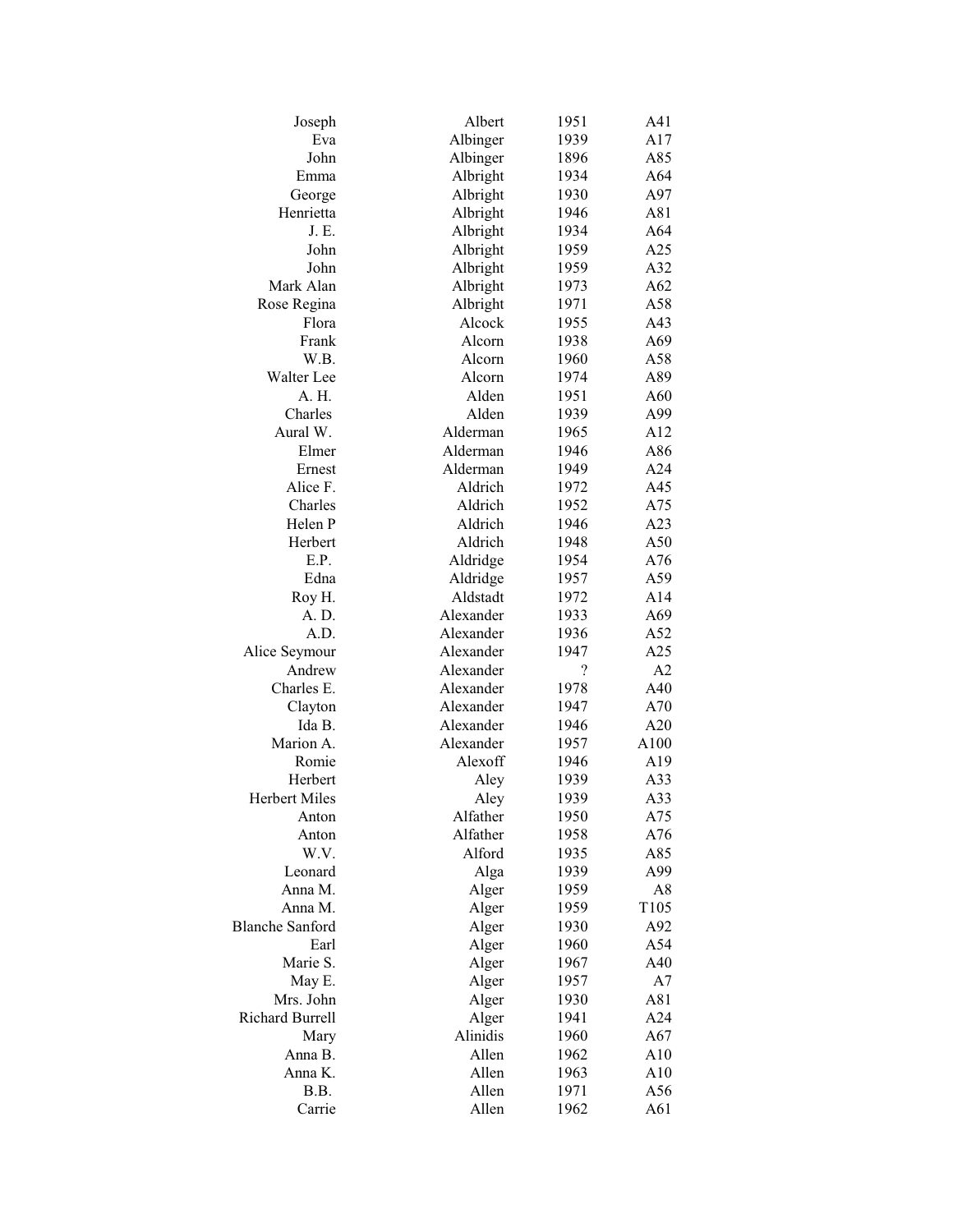| Clinton E.          | Allen    | 1949 | A72            |
|---------------------|----------|------|----------------|
| Clinton E.          | Allen    | 1949 | A72            |
| David Michael       | Allen    | 1955 | A7             |
| Ethan               | Allen    | 1946 | A24            |
| Frank H.            | Allen    | 1970 | A35            |
| Gayus               | Allen    | 1938 | A52            |
| George              | Allen    | 1931 | A85            |
| George W.           | Allen    | 1931 | A18            |
| Hannah              | Allen    | 1934 | A52            |
| Isaac               | Allen    | 1933 | A69            |
| Isaac               | Allen    | 1956 | A73            |
| J. M.               | Allen    | 1952 | A74            |
| Kay                 | Allen    | 1950 | A29            |
| Mark Bush           | Allen    | 1950 | A71            |
| Matilda             | Allen    | 1913 | A95 $(2)$      |
| Mrs LeRoy (Lillian) | Allen    | 1941 | A86            |
| Mrs. Geo (Matilda)  | Allen    | 1913 | A97            |
| Myrtie              | Allen    | 1962 | A26            |
| Nellie              | Allen    | 1955 | A61            |
| Robert Clarence     | Allen    | 1947 | A34            |
| Robert W.           | Allen    | 1958 | A74            |
| Susie               | Allen    | 1965 | A13            |
| Walter              | Allen    | 1955 | A101           |
| William J.          | Allen    | 1958 | A25            |
| Frederick           | Alley    | 1907 | A85            |
| Frederick           |          |      | A95            |
| Frederick           | Alley    | 1907 |                |
|                     | Alley    | 1907 | A99            |
| S.W.                | Allison  | 1947 | A49            |
| William             | Allison  | 1938 | A81            |
| Charles             | Allman   | 1955 | A41            |
| Clinton             | Allman   | 1972 | A40            |
| Clinton             | Allman   | 1972 | A62            |
| Henry               | Allman   | 1906 | A97            |
| Arden               | Allyn    | 1962 | A83            |
| Ethel E.            | Allyn    | 1972 | A54            |
| Nellie D.           | Allyn    | 1966 | <b>B298</b>    |
| John                | Alman    | 1901 | A91            |
| John                | Alman    | 1901 | A97            |
| Luke C.             | Almashy  | 2003 | A55            |
| Lydia               | Almassy  | 1934 | A39            |
| Leo                 | Almerico | 1956 | A5             |
| Leo                 | Almerico | 1956 | A <sub>6</sub> |
| Leo                 | Almerico | 1956 | A8             |
| Pasquale            | Almerico | 1952 | A68            |
| Charles             | Almy     | 1955 | A75            |
| Fred C.             | Almy     | 1975 | A103           |
| Mary Anna           | Alston   | 1956 | A81            |
| Thomas              | Alteire  | 1960 | A10            |
| Aiden               | Alverson | 1948 | A24            |
| Lucy                | Alzok    | 1962 | A35            |
| Robert              | Amacher  | 1958 | A8             |
| Sam                 | Amato    | 1963 | A65            |
| Linda               | Ambrose  | 1949 | A46            |
| Susanna             | Ambrus   | 1969 | A26            |
| Edward              | Amick    | 1952 | A70 $(2)$      |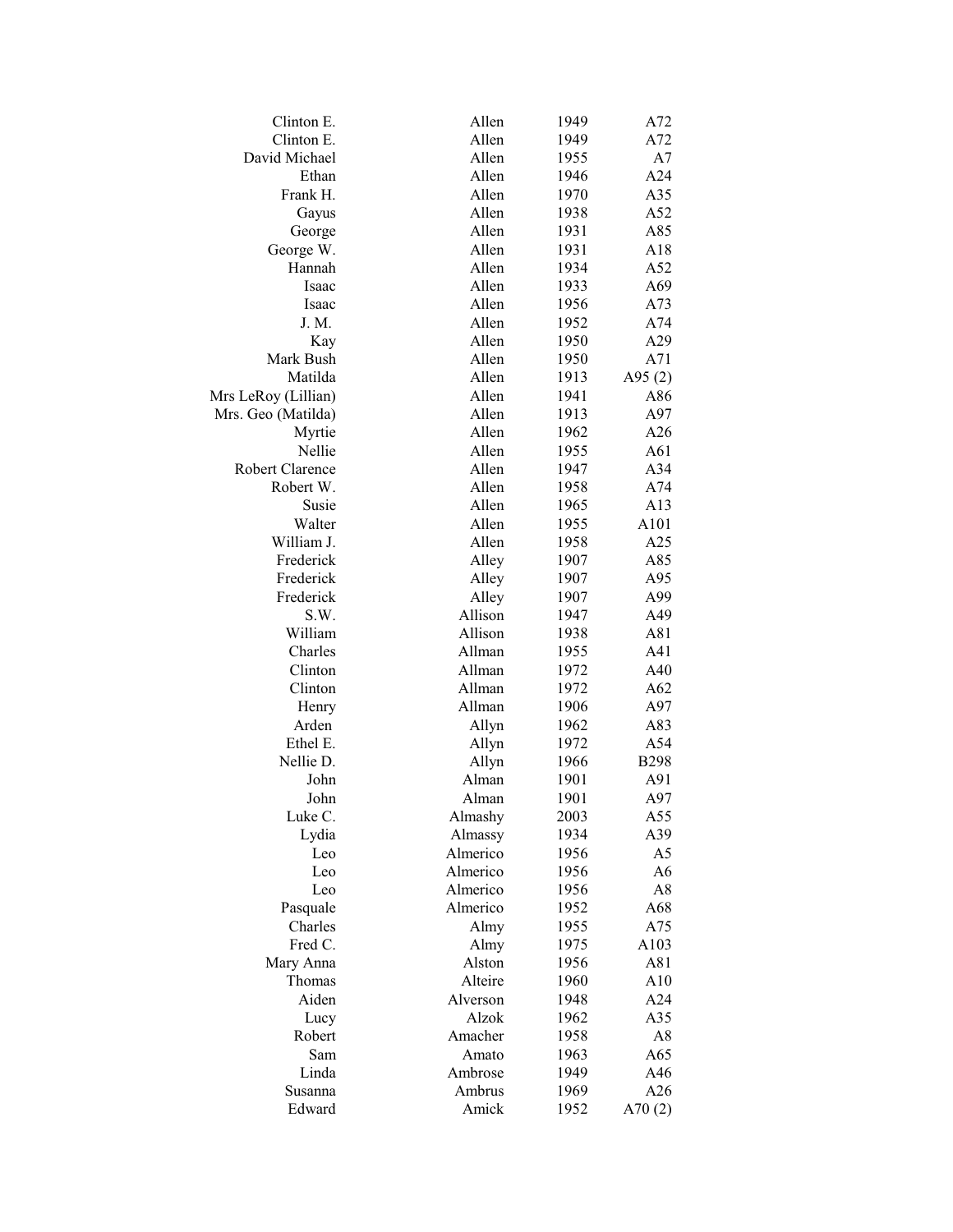| Mary Ann        | Amick    | 1935 | A64        |
|-----------------|----------|------|------------|
| Pearl           | Amick    | 1984 | A16        |
| Robert          | Amick    | 1951 | A $100(2)$ |
| Robert          | Amick    | 1951 | A44        |
| Robert L.       | Amick    | 1951 | A48        |
| Ann             | Amos     | 1962 | A11        |
| Charles         | Anders   | 1951 | A73        |
| Sarah           | Anders   | 1948 | A19        |
| Lillian A.      | Andersen | 1964 | A10        |
| Alma            | Anderson | 1960 | A67        |
| Amy             | Anderson | 1948 | A49        |
| Arthur          | Anderson | 1960 | A11        |
| August C.       | Anderson | 1960 | A57 $(2)$  |
| <b>Bettie</b>   | Anderson | 1949 | A49 $(2)$  |
| <b>Bettie</b>   | Anderson | 1949 | A50        |
|                 | Anderson | 1974 | A14        |
| <b>Betty</b>    |          |      |            |
| Carrie V.       | Anderson | 1949 | A60        |
| Charles E.      | Anderson | 1956 | A34        |
| Charles Edward  | Anderson | 1955 | A8         |
| Clinton E.      | Anderson | 1974 | A89        |
| Crawford        | Anderson | 1962 | A62        |
| Dale L.         | Anderson | 1973 | A102       |
| Daniel E.       | Anderson | 1973 | A15        |
| Edward          | Anderson | 1953 | A68        |
| Emma            | Anderson | 1958 | A73        |
| Emma            | Anderson | 1958 | A75        |
| Frank           | Anderson | 1971 | A15        |
| George Edward   | Anderson | 1947 | A33        |
| George M.       | Anderson | 1969 | A88        |
| George W.       | Anderson | 1954 | A47        |
| Geraldine       | Anderson | 1969 | A11        |
| Harold          | Anderson | 1954 | A32        |
| Herman          | Anderson | 1948 | A23        |
| Herman          | Anderson | 1950 | A44        |
| Homer C.        | Anderson | 1970 | A15        |
| Infant          | Anderson | 1955 | A21        |
| Infant boy      | Anderson | 1952 | A71        |
| J.R.            | Anderson | 1957 | A20        |
| Karl            | Anderson | 1965 | A40        |
| Lee             | Anderson | 1953 | A43        |
| M. Ann          | Anderson | 1948 | A50        |
| Mary            | Anderson | 1943 | A23        |
| Mildred         | Anderson | 1953 | A59        |
| Mildred Irene   | Anderson | 1953 | A28        |
| Nancy           | Anderson | 1932 | A77        |
| Paul            | Anderson | 1997 | A66        |
| Peter           | Anderson | 1951 | A42        |
| Rose            | Anderson | 1964 | A42        |
| T.J.            | Anderson | 1951 | A43        |
| Thomas          | Anderson | 1967 | A101       |
| Zella           | Anderson | 1962 | A40        |
| <b>Barnhart</b> |          |      |            |
|                 | Andes    | 1939 | A86        |
| Joseph          | Andes    | 1951 | A48        |
| Lawrence        | Andes    | 1963 | A61 $(2)$  |
| Ewald           | Andexler | 1968 | A3         |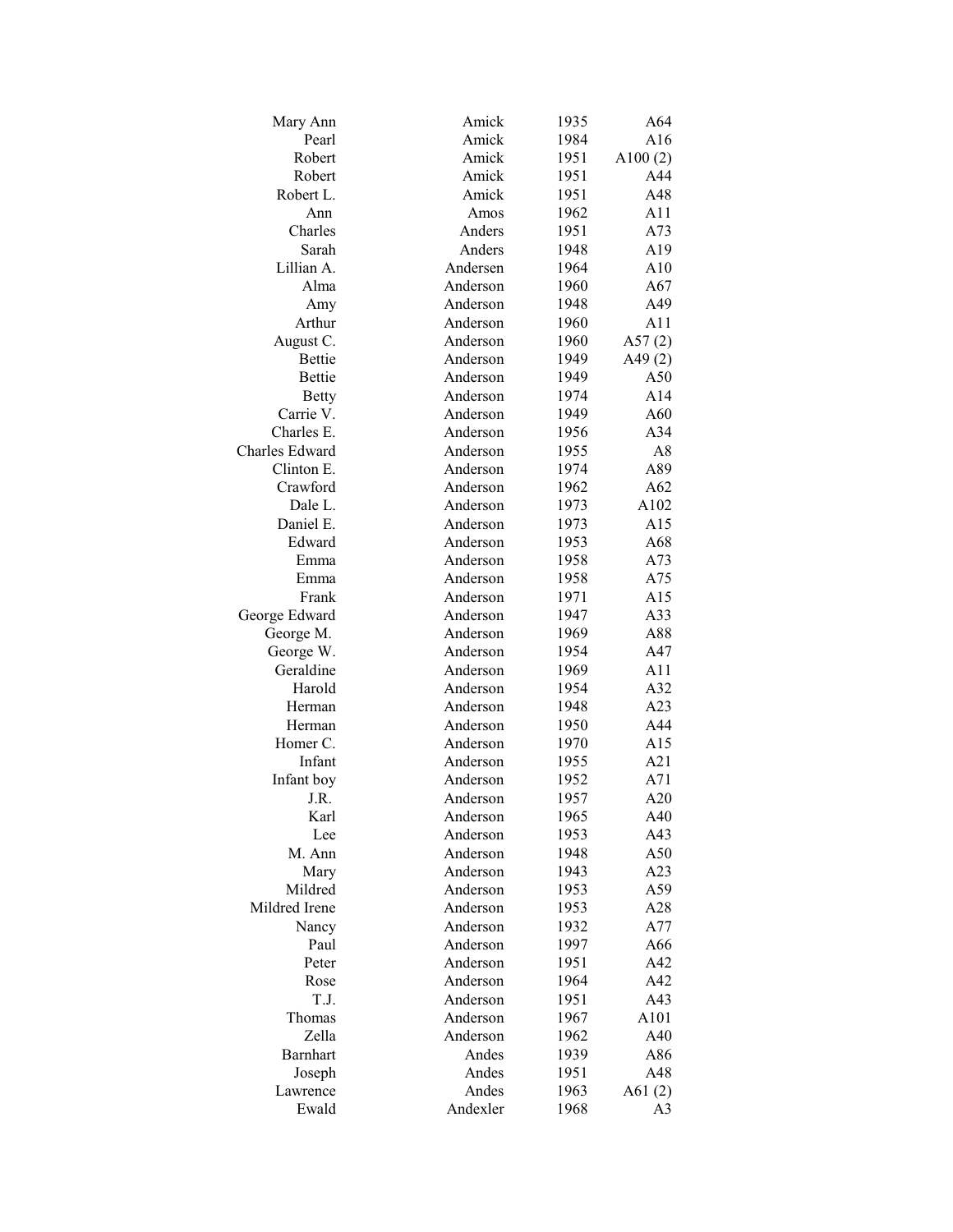| Violet        | Andexler        | 1960 | A65            |
|---------------|-----------------|------|----------------|
| Violet M.     | Andexler        | 1960 | A12            |
| John          | Andrasy         | 1947 | A33            |
| Andrew        | Andregg         | 1932 | A17            |
| Frederick     | Andregg         | 1949 | A20            |
| Oluf M.       | Andresen        | 1962 | A101           |
| Eugene        | Andress         | 1972 | A55            |
| A.F.          | Andrews         | 1957 | A77            |
| Ann           | Andrews         | 1954 | A42            |
| Clifford      | Andrews         | 1950 | A41            |
| Gertrude      | Andrews         | 1967 | A79-80         |
| Gertrude      | Andrews         | 1967 | W159-160       |
| Hattie        | Andrews         | 1931 | A91            |
| Nancy         | Andrews         | 1956 | A61            |
| Nancy E.      | Andrews         | 1956 | A62            |
| Paul          | Andrews         | 1962 | A53            |
| R.L.          | Andrews         | 1955 | A22            |
| Stephen       | Andrews         | 1976 | A103           |
| Emma          | Andrey (Necina) | 1974 | A <sub>4</sub> |
| Charles       | Andrie          | 1951 | A68            |
| Edward J.     | Andrie          | 1957 | A48            |
| Elizabeth     | Andrie          | 1943 | A100           |
| Harry         | Andrie          | 1958 | A25            |
| Harry         | Andrie          | 1958 | A88            |
| William       | Andrie          | 1953 | A60            |
| Beatrice M.   | Andrus          | 1964 | A67            |
| Frank         | Andrus          | 1956 | A60            |
| Baby          | Angebrandt      | 1947 | A20            |
| Ernest        | Angebrandt      | 1948 | A33            |
| Franz         | Angebrandt      | 1956 | A74            |
| Joe E.        | Angel           | 1963 | A10            |
| Lloyd         | Angel           | 1957 | A47            |
| <b>Bessie</b> | Angell          | 1947 | A33            |
| Gladys        | Angell          | 1959 | A48            |
| Infant girl   | Angell          | 1970 | A103           |
| Thomas        | Angelo          | 1965 | A11            |
| Kathlyn W.    | Aniol           | 1950 | A44            |
| Mary B.       | Ankele          | 1934 | A45            |
| Ira           | Annon           | 1953 | A68            |
| Nettie        | Anspaugh        | 1946 | A23            |
| Martha        | Antle           | 1957 | A7             |
| A. Clair      | Apger           | 1970 | A104           |
| Mike          | Apicello        | 1952 | A75            |
| Sam           | Apicello        | 2005 | A37            |
| Arthur        | Apitsch         | 1972 | A55            |
| Margaret      | Appel           | 1940 | A99            |
| Charles B.    | Apple           | 1936 | A23            |
| Alice L.      | Appleby         | 1960 | A57            |
| Carrie        | Applegate       | 1959 | A46            |
| W.E.          | Applegate       | 1956 | A71            |
| Lavina        | Appleton        | 1950 | A59            |
| Edna          | Arbaugh         | 1966 | A12            |
| Baby          | Arbogast        | 1952 | A48            |
| Frank         | Archer          | 1959 | A74            |
| Virgil E.     | Archer          | 1967 | A <sub>3</sub> |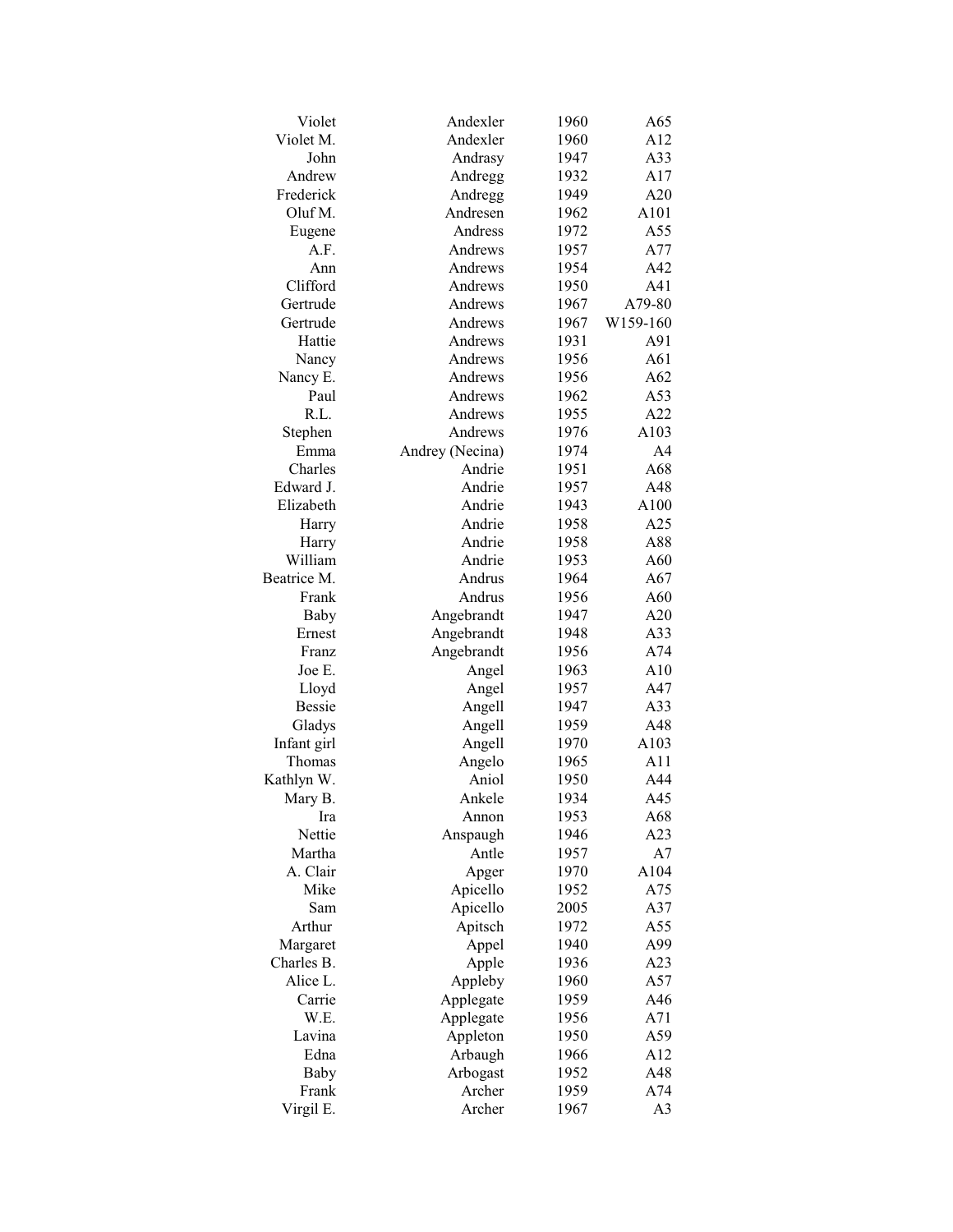| Zelda H.             | Archer         | 1968 | A11            |
|----------------------|----------------|------|----------------|
| Addie                | Arehart        | 1931 | A81            |
| William              | Arent          | 1951 | A67            |
| Mary                 | Arganti        | 1955 | A76            |
| Ernest               | Arighi         | 1960 | A53            |
| Delmonte             | Aristide       | 1960 | A57            |
| Lela B.              | Arkwright      | 1970 | A39            |
| Rachel Ann           | Armitage       | 1941 | A34            |
| Anton (Tony)         | Armstadt       | 1949 | A50            |
| Ruth                 | Armstead       | 1962 | A40            |
| Augusta              | Armstrong      | 1917 | A96            |
| Dallas J.            | Armstrong      | 1975 | A $103(2)$     |
| Joseph               | Armstrong      | 1927 | A1             |
| Joseph               | Armstrong      | 1977 | A103           |
| Lorinda (Laura)      | Armstrong      | 1979 | A102           |
| Margaret             | Armstrong      | 1958 | A21            |
| Mary                 | Armstrong      | 1934 | A64            |
| Mary                 | Armstrong      | 1957 | A100           |
| Mary M.              | Armstrong      | 1941 | A100           |
| Sara R.              | Armstrong      | 1969 | A <sub>3</sub> |
| Susie M.             | Armstrong      | 1960 | A58            |
| George C.            | Armstrong, Sr. | 1969 | A <sub>9</sub> |
| Bertha Baldwin       | Arnett         | 1929 | A77            |
| Florence             | Arnett         | 1969 | A65            |
|                      | Arnett         | 1961 |                |
| Simon E.             |                |      | A41            |
| Anna E.              | Arnette        | 1978 | A103           |
| Charles              | Arnette        | 1955 | A41            |
| Jessie B.            | Arnette        | 1956 | A20            |
| William Howard       | Arnette        | 1948 | A81            |
| Deborah Cree         | Arnold         | 1960 | A68            |
| Dorsey L.            | Arnold         | 1961 | A12            |
| Edgar                | Arnold         | 1955 | A46            |
| Ida                  | Arnold         | 1951 | A60            |
| John                 | Arnold         | 1965 | A13            |
| John C.              | Arnold         | 1948 | A50            |
| Noah                 | Arnold         | 1947 | A34            |
| Susan                | Arnold         | 1962 | A40            |
| Williard D.          | Arnold         | 1974 | A55            |
| Thomas               | Arrington      | 1974 | A16            |
| Joseph Jack          | Arteno         | 1972 | A65            |
| Charles              | Artherholt     | 1932 | A17            |
| Julia                | Artherholt     | 1934 | A23            |
| Julia                | Artherholt     | 1934 | A64            |
| <b>Beatrice Jane</b> | Arthur         | 1963 | A11            |
| Scott E.             | Artrup         | 1972 | A42            |
| Alan A.              | Arvay          | 1981 | A55            |
| W.C.                 | Aschenhort     | 1951 | A43            |
| James B.             | Ash            | 1962 | A53            |
| Marjorie C.          | Ash            | 1971 | A54            |
| Thomas               | Ash            | 1969 | A88            |
| William              | Ash            | 1951 | A43            |
| William M.           | Ash            | 1958 | A22            |
| Adam S.              | Ash            | 1972 | A4             |
| Ben                  | Ash            | 1960 | A <sub>9</sub> |
| Samuel               | Ashbaugh       | 1958 | A74            |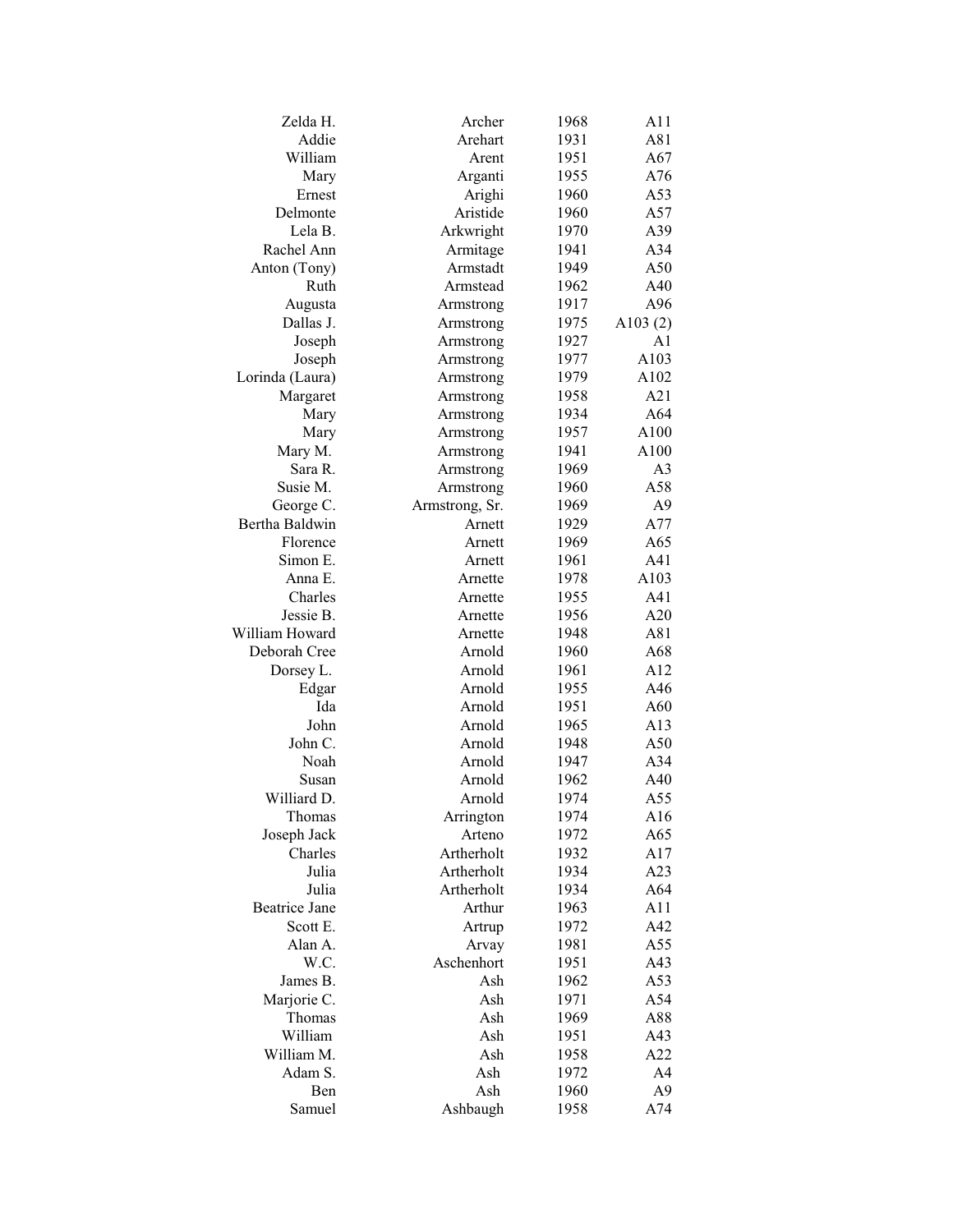| Walter            | Ashcraft    | 1969 | A26            |
|-------------------|-------------|------|----------------|
| Rebecca           | Asher       | 1916 | A85            |
| Caroline          | Ashley      | 1929 | A78            |
| Fred              | Ashley      | 1951 | A71            |
| Freeman           | Ashley      | 1939 | A <sub>3</sub> |
| M.V.              | Ashley      | 1934 | A42            |
| Mark              | Ashley      | 1955 | A61            |
| Edith             | Ashman      | 1948 | A51            |
| Thomas            | Ashman      | 1967 | A101           |
| Thomas C.         | Ashman      | 1967 | A10            |
| Alfred            | Ashton      | 1972 | A66            |
| Clifford          | Ashton      | 1948 | A <sub>3</sub> |
| Viola             | Ashworth    | 1973 | A45            |
| Elizabeth         | Aspey       | 1949 | A51            |
| Elizabeth         | Aspey       | 1949 | A60            |
| Phoebe            | Asplund     | 1952 | A46            |
| Henry             | Ater        | 1966 | A62            |
| Gladys            | Athey       | 1967 | A101           |
| Leona             | Atkins      | 1937 | A99            |
| George T.         | Atkinson    | 1955 | A88            |
| Lena              | Atkinson    | 1954 | A7             |
| Celia             | Atleson     | 1956 | S51            |
| Darwin            | Atwater     | 1873 | A91            |
|                   | Atwood      |      | A30            |
| Harry             |             | 1949 |                |
| Harry A.          | Atwood      | 1950 | A21            |
| Josephine         | Atwood      | 1969 | A88            |
| Roger             | Atwood      | 1956 | A75            |
| <b>Burdette</b>   | Auble       | 2005 | A66            |
| James Bradley     | Audino      | 1953 | A45            |
| James Bradley     | Audino      | 1953 | A48            |
| Theresa Mary      | Audino      | 1958 | A8             |
| Joseph            | Audino, Sr. | 1974 | A14            |
| Alice             | Aughenbaugh | 1949 | A19            |
| Charles           | Aughenbaugh | 1940 | A87            |
| Frank P.          | Aukens      | 1946 | A20            |
| Arthur            | Auld        | 1946 | A24            |
| Rebecca K.        | Auman       | 1934 | A64            |
| Fred              | Aurand      | 1972 | A65            |
| James F.          | Aurand      | 1948 | A46            |
| Jerald            | Aurand      | 1954 | A47            |
| Arthur            | Austin      | 1947 | A72 $(2)$      |
| Donn              | Austin      | 1954 | A31            |
| Eunice M.         | Austin      | 1936 | A63            |
| George            | Austin      | 1915 | A94            |
| George            | Austin      | 1929 | A78            |
| George Washington | Austin      | 1915 | A93            |
| Grace             | Austin      | 1956 | A67            |
| Lorenzo George    | Austin      | 1939 | A77            |
| Mrs. Albert (Ivy) | Austin      | 1939 | A63            |
| Donn              | Austin, Jr. | 1955 | A22            |
| Arthur C.         | Auth        | 1960 | A54            |
| Jeff              | Averett     | 1962 | A26            |
| Seward            | Averill     | 1947 | A81            |
| George            | Averitte    | 1951 | A34            |
| Anna              | Avery       | 1974 | A14            |